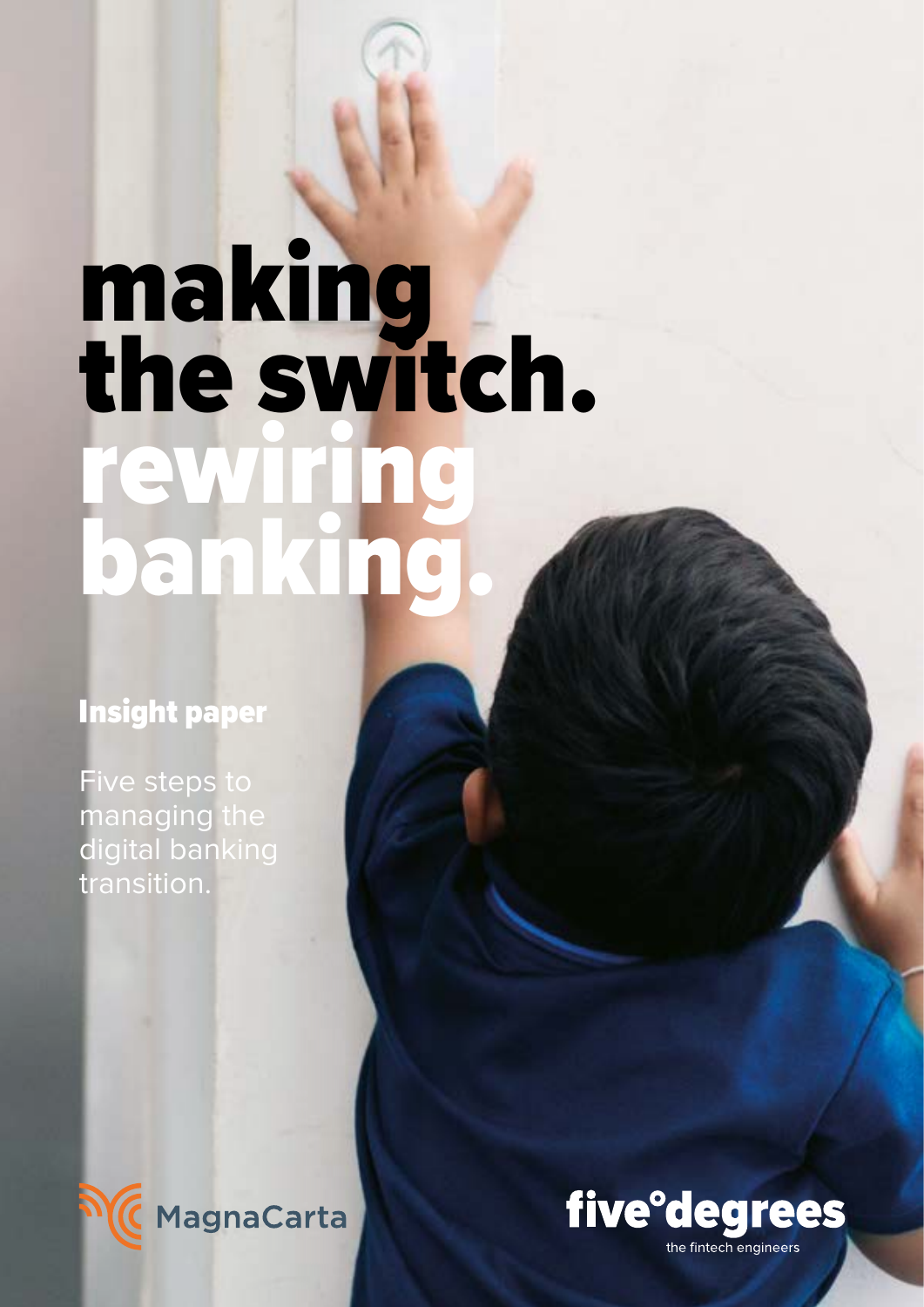#### Executive summary

Every journey starts with a single step. Incredibly, given where the industry has come from in the last decade, across Europe that first step has largely been taken as banks throughout the region have crossed the digital threshold, and come to terms with the notion that change is unavoidable. More interestingly, though no-one denies the scale of the challenge, change is today more often perceived an exciting opportunity,

"Making the Switch" includes insights from interviews with heads of digital banking and innovation at traditional and challenger banks across Europe, fintech engineers at fiveºdegrees, and draws on data from the Fintech Disruptors 2018 research to explore the drivers, requirements, challenges and opportunities offered from making the transition to a fully digital banking enterprise.

Acknowledging that digitisation is very much a work in progress, not just for individual banks, but for the themes across the sector and a new sense of realism of previous years. It discovers that:

- condition of success, but the nature of that partnership can be decided on a case-by-case basis.
- Customers want better services from banks, but even younger generations are reluctant to abandon newcomers just yet.
- Legacy systems continue to be the drains on budget creating a digital core need not involve ripping all of the legacy out.
- Digitisation has all the challenges of a 'traditional' major change programme – but with one notable exception: the end goal is likely to continually change.
- As two diverse working cultures, technology mantras, and attitudes collide, one of the biggest challenges will be managing expectations of the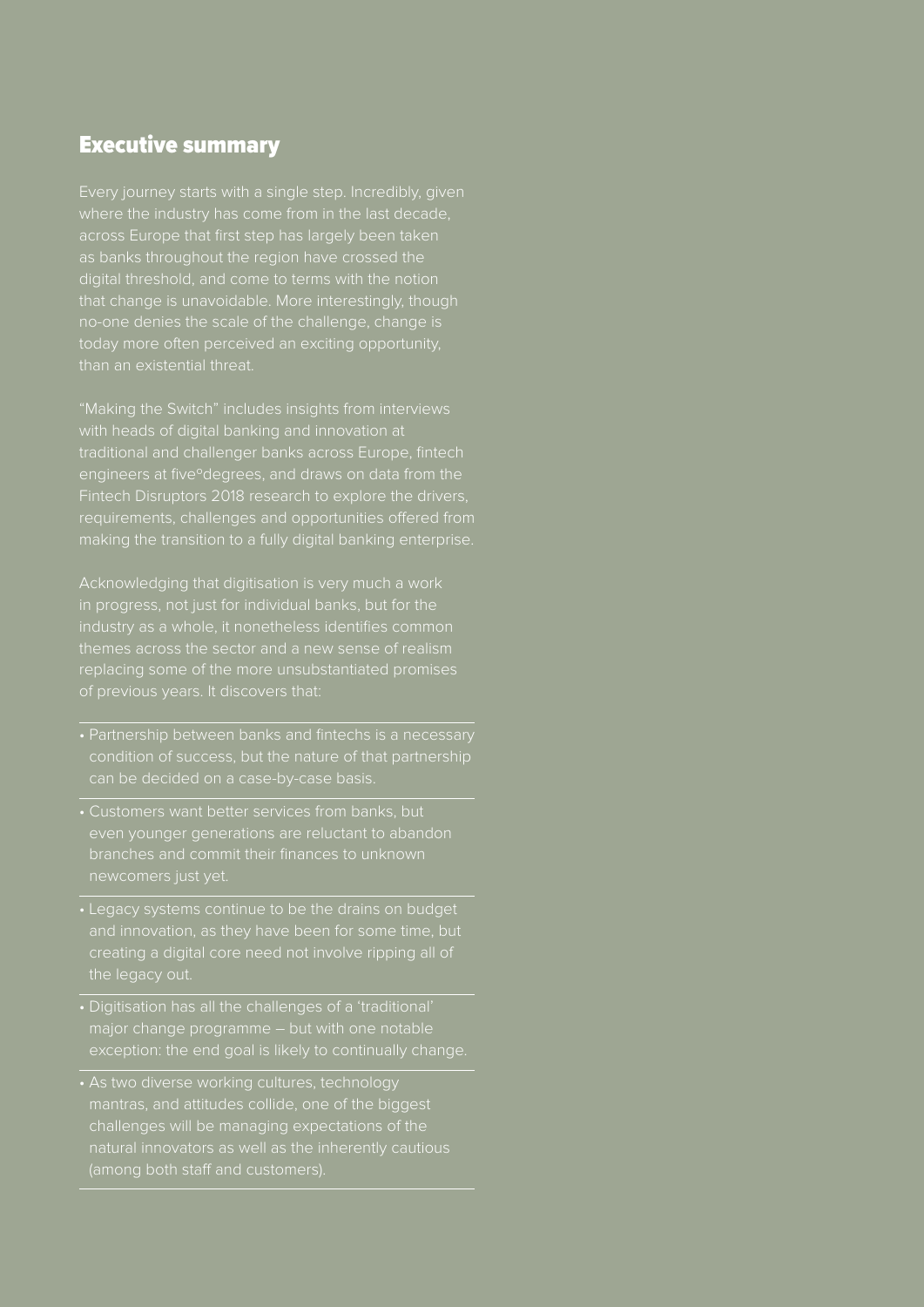# Index

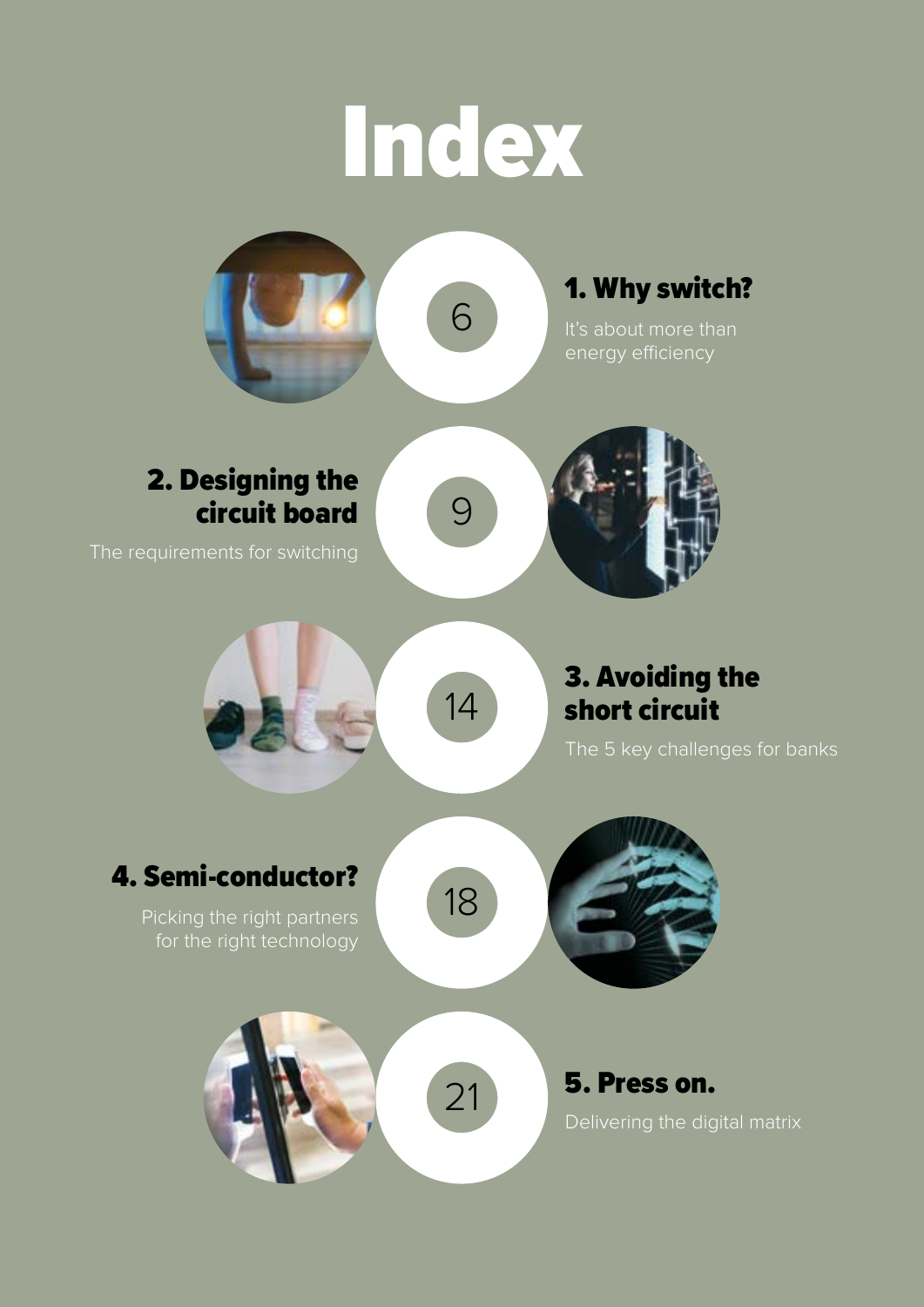# Services **overscreens**

Last week we had web, yesterday it was mobile, today it is APIs, what will it be tomorrow? Channels should not create more complexity, they should just be a presentation layer without any business logic. By holding business logic outside channels means you become not just omni-channel, but omni-access.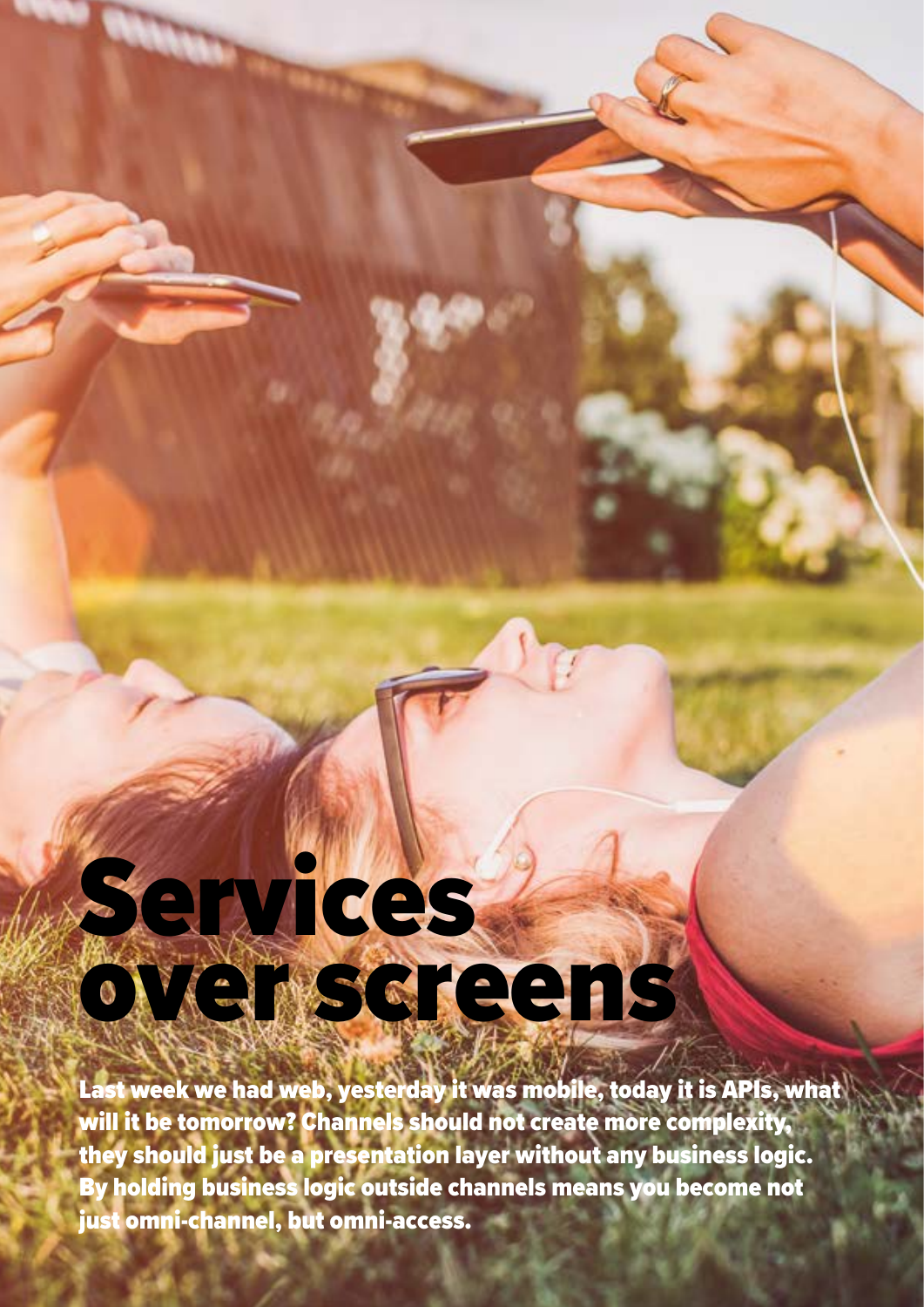# Introduction

Traditional banks have faced down the apocalypse over the past three years, as young start-ups and more established fintech companies threatened their position in the financial services value chain. Yet banks still stand and the wild promises of a digital revolution have not yet materialised.

Most banks, fintechs, partners and resellers recognise the scale of the transformation they are now part of – from the infrastructure of banking and payments, to methods of delivery, the structure of the sector and the concept of money itself. But in place of the hype and the froth is a very welcome sense of realism about the future of digital banking and how to achieve it.

However, even though the threat to banks failed to materialise in quite the way that was predicted by some of the more doom-mongering corners of the industry, banking still has a problem. Banks aren't the trusted pillars of the community that once they were. Customers are used to streamlined and differentiated services in other areas of their lives. And basic banking tasks can still seem opaque and unnecessarily complex to many.

Right now, consumers and businesses still depend on traditional banking services, and have proved reluctant to trust their financial affairs completely to newcomers and unfamiliar names. However, 70% would rather visit the dentist than visit their bank branch. That represents a fairly serious breach in the relationship between banks and their customers. That said, 50% of fintechs believe that partnering with banks will earn them customer trust – suggesting there is plenty of material for banks to work with.

This is where disruptive technology comes in. Not just for challenger banks – it can also help more established institutions reignite their relationship with its customer base.

Our thanks to the interviewees who made this insight paper possible. Interviews were carried out in February 2018.

- **• Gunnar Bergen,** Head of Open Banking, Nordea Bank
- **• Sheri Brandon,** Chief Commercial Officer, five°degrees
- **• Valentina Kristensen,** Head of PR and Marketing, OakNorth Bank
- **• Chris Micallef,** Head of IT, Banif Bank
- **• Zane Miltina,** Head of Strategic Initiatives, Digital, Luminor Bank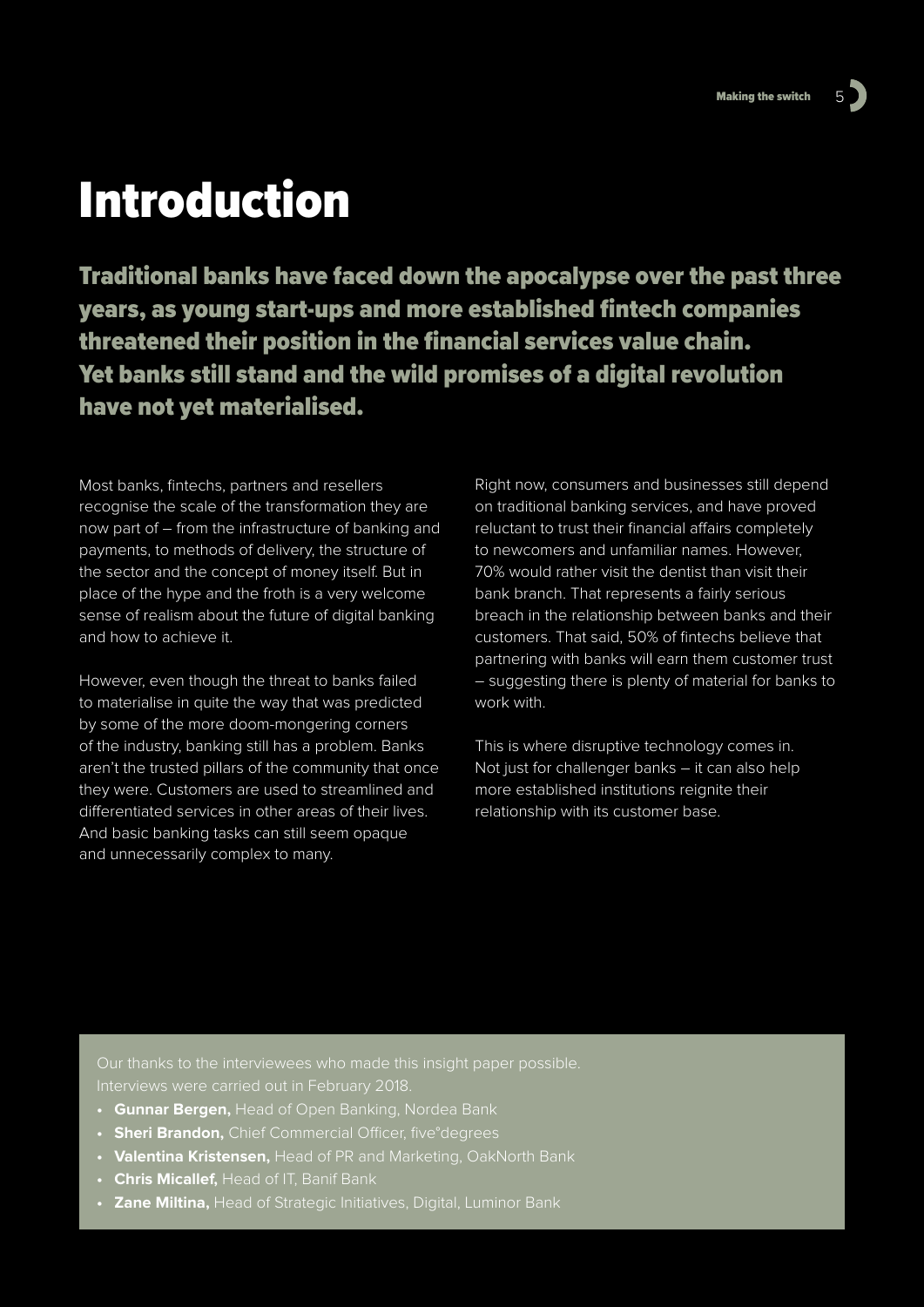# 1. Why switch?

#### It's about more than energy efficiency

#### 1. Costs

In the decade since the financial crisis, most banks have made the savings that were available to them: shrinking branch networks, eliminating risky or unprofitable products or business lines, finding efficiencies in shared back-office services, and streamlining non-customer facing areas such as procurement.

But those efficiency drives have not always delivered on expected savings. By adding new layers of complexity and extra protocols to processes, they may even have increased costs in places. Furthermore, the regulatory environment has become stricter, adding to the compliance burden. Compliance aside, challenger banks are largely untroubled by these issues, and it shows in the cost base.

#### For example:

- It costs an average traditional bank around \$1,500 to find, KYC and fully onboard a client. It can cost a digital bank as little as \$20<sup>1</sup>.
- On average, the cost per transaction of online banking is \$0.09, and \$0.19 for mobile banking. A branch transaction costs the bank, on average, \$4.00.
- A typical bank spends 80% of its IT budget simply maintaining legacy systems and with them, the status quo<sup>2</sup>.

In other words, banking-as-usual is sucking up budget just to stay still. In contrast, harnessing digital services could eliminate up to 25% of costs, according to McKinsey. Since most retail banks have digitised around 20-40% of their processes, they have only realised savings of 5 to 10%.



<sup>1</sup> Source: Chris Skinner, The Finanser, <https://thefinanser.com/2014/04/theres-a-big-difference-between-kyc-and-knowing-your-customer.html/>

<sup>2</sup> Source: Financial News, October 2017, <https://www.fnlondon.com/articles/banks-face-spiraling-costs-from-archaic-it-20170912>

#### The convincing business case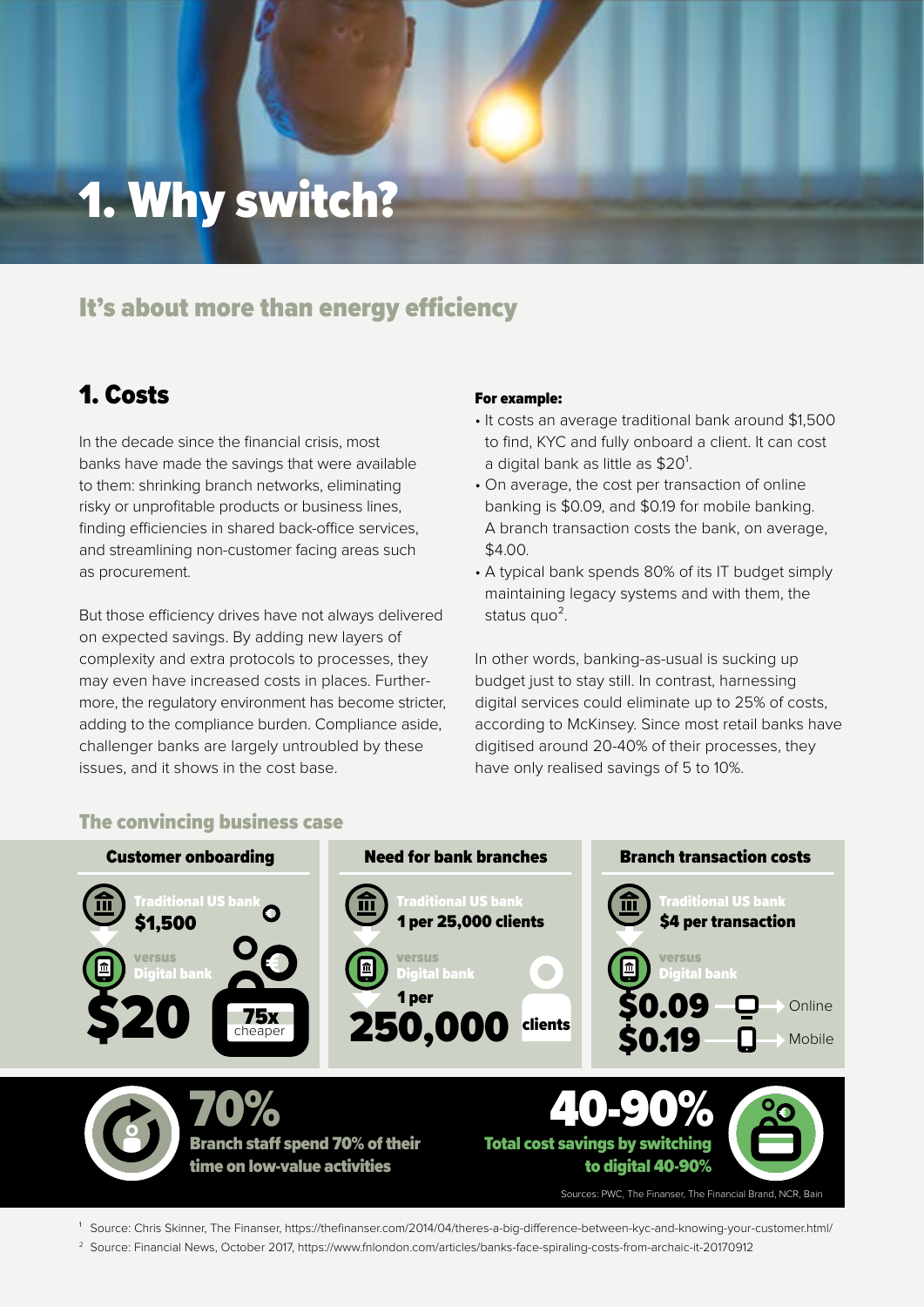#### 2. Revenues

Consider again the process of onboarding customers. Many traditional banks still require new customers to visit the branch and to present their ID, followed by an onboarding process that can take days. Not only does the total process cost traditional 48% 43% banks 75 times more than it costs digitised banks, it creates a window for potential customers to choose an easier and quicker option – and take their potential revenue with them.

It's just one example of the way that revenues are as yest one example of the way that revenues are<br>put at risk by old-fashioned processing. Eventually, customers will turn to more convenient alternatives. That revenues are potentially being lost is already recognised. The consensus among participants in the Fintech Disruptors 2018 survey was that 31% of current revenues could be at risk from new entrants over the next five years.

Of the banks that took part, 59% take a favourable view of partnerships with innovative fintechs because they see it as a means to generate new revenue. And as Gunnar Berger at Nordea points out, "By creating better value you can generate new revenue streams for the bank."

#### 3. Compliance

No one claims that compliance is easy. But without digitisation, it is becoming all but impossible. New regulations like the EU's Second Payments Directive (PSD2) are effectively turning banks inside out. GDPR is re-shaping the way we think about customer data. Banks need systems and applications that provide access to customer data to any number of authorised third parties while provide assurance to regulators.

Traditional ways of thinking about banking – a closed shop protected by very high walls – are being retired. Banks need to open up their systems to digitalfirst fintechs, while protecting their own customer relationships. Going digital is the way to avoid a major compliance breach, with the costs and loss of reputation that ensues.

#### Top 3 reasons for partnering with fintechs:



#### **Compliance and reg-tech: where are the digital opportunites?**



Anti-money laundering/KYC requirements

- **Privacy and data protection compliance**
- Data, records and analytics reporting

Compliance risk assessment Third party compliance risk management Source: Fintech Disruptors 2018, MagnaCarta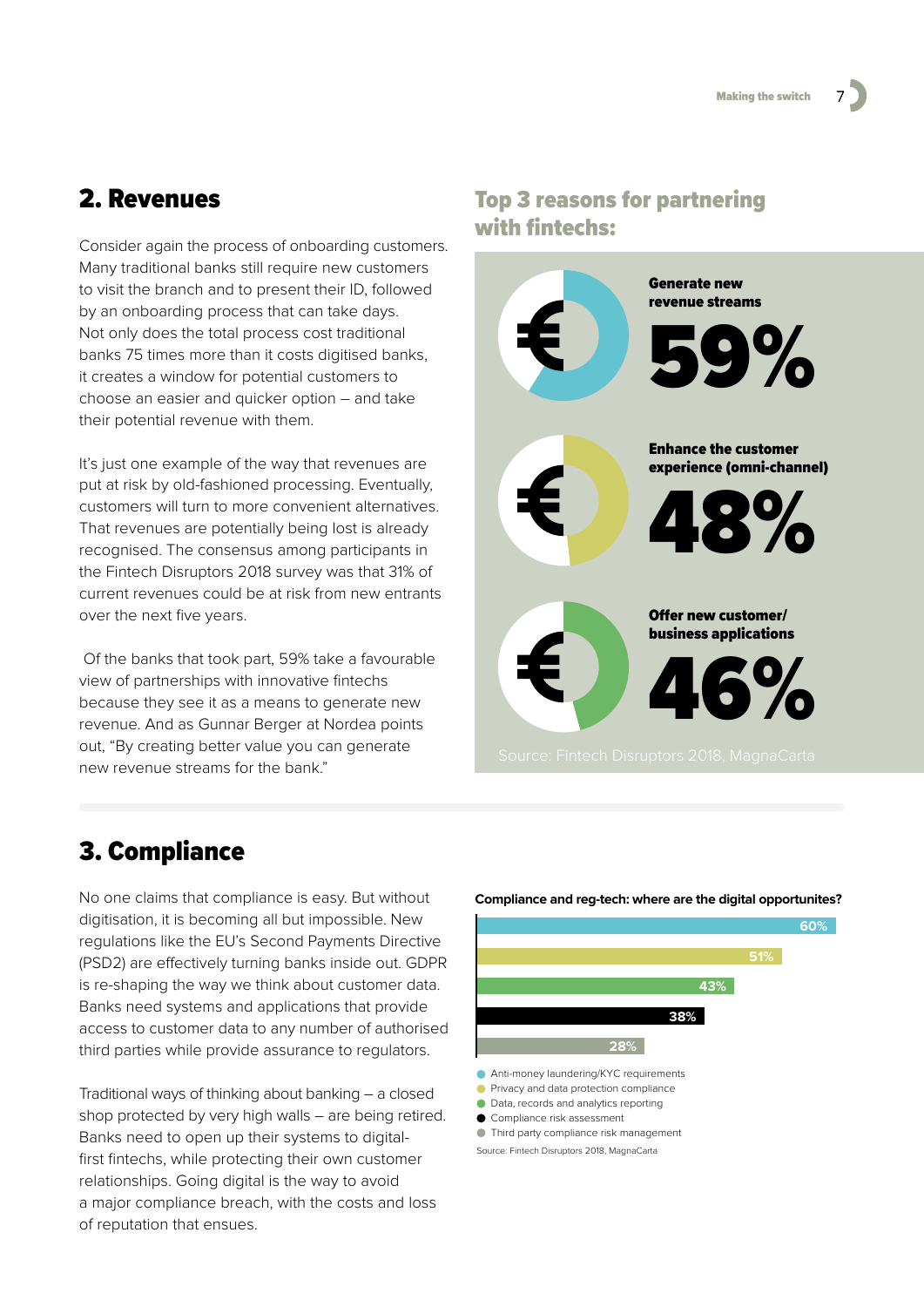#### 4. New technologies

Fintech is an exceptionally fast-moving and innovative space. And fintechs want to partner with banks. 69% believe that working with a known brand gives them the credibility; 64% feel it gives them a chance to grow both in terms of scale and reach<sup>1</sup>. But one of the strongest business cases for digitisation, with or without a partner, is this: if you don't do it, someone else will.

For example, as Sheri Brandon of fiveºdegrees points out, Munnypot has created a greenfield robot advisory service for wealth management in the UK. It makes the management of financial investment portfolios affordable and accessible to people who are usually disqualified by incumbent banks. When ABN AMRO decided to launch a new FX trading and payments proposition for SMEs, it went digital from the start and launched in only eight months. Brand New Day, the Dutch challenger insurer, added a savings operation to its pension business and created a new bank in less than five months.

#### 5. Competition

From new technologies we get new competitors. These competitors often don't look much like traditional banks. They are digital first, and are consequently more intuitive and better able to anticipate what the customer wants. That means they can:

- Sell to customers at the time, place and channel they prefer.
- Use digital strategies to make products easier to use.
- Offer personalised products and services when customers want them.
- Deliver real-time information to help consumers manage their finances.

Many specialise in one particular area such as FX trading, payments or investments, but they are nonetheless attacking the universal bank model. It is much harder to compete against twenty nimble and highly focused specialists.

Finally, although banks recognise that they may compete with Apple in the mobile payment space, they are more reluctant to admit they compete with Amazon in the customer expectation space – and that the bar is exceptionally high. Customers like the autonomy and choice that Amazon and others give them. They like the peer-to-peer experience. The asymmetry of the paternal banking model, in which banks dole out services to customers like sweets to a child, feels increasingly out of date.

# "We're not competing with banks any more, but with fintechs, technology companies and new ecosystem partners."

#### **Zane Miltina,** Luminor Bank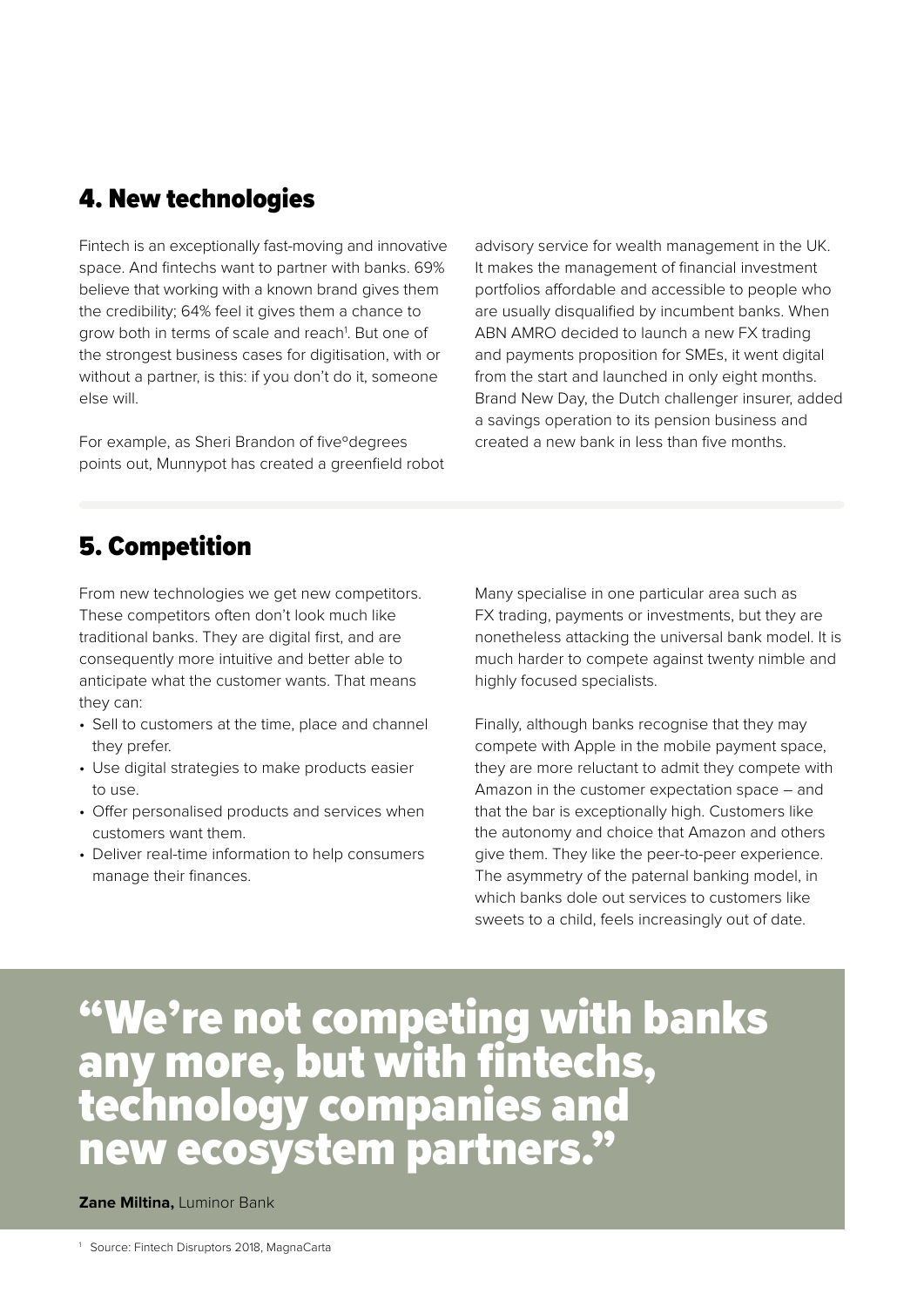# 2. Designing the circuit board

## The requirements for switching

#### 1. Do you understand digitisation?

The most basic question of all, and yet one that provokes a very complicated answer, can mean many things to many people. For some it is simply automating manual processes. Alternatively, it is often viewed as the latest step in a journey that started with ATMs, moved on to call-centres, added online banking and has now reached mobile services. The pattern in each of these cases has been to bolt on new channels of delivery to existing offerings. Each is a discrete service complete with discrete databases, isolated infrastructure, and operational fiefdoms.

Digitisation breaks that model apart. It relies on a single, digital core that acts as a foundation for all delivery channels and simply offers different access points for customers and employees.

As Zane Miltina at Luminor Bank puts it, "digitisation means that financial institutions are increasingly becoming technology companies with a banking license." Others have suggested that this is in fact the end of an era, as the lines between what is fintech and what are financial services are erased. At Bain and Company, analysts describe the (digital) bank of the future as 'the safe keeper of data' rather than the 'safe keeper of money'.

**Making the switch 9** 

However you choose to think about digitisation in your organisation, the key thing to understand is that this really isn't just a twist on business as usual.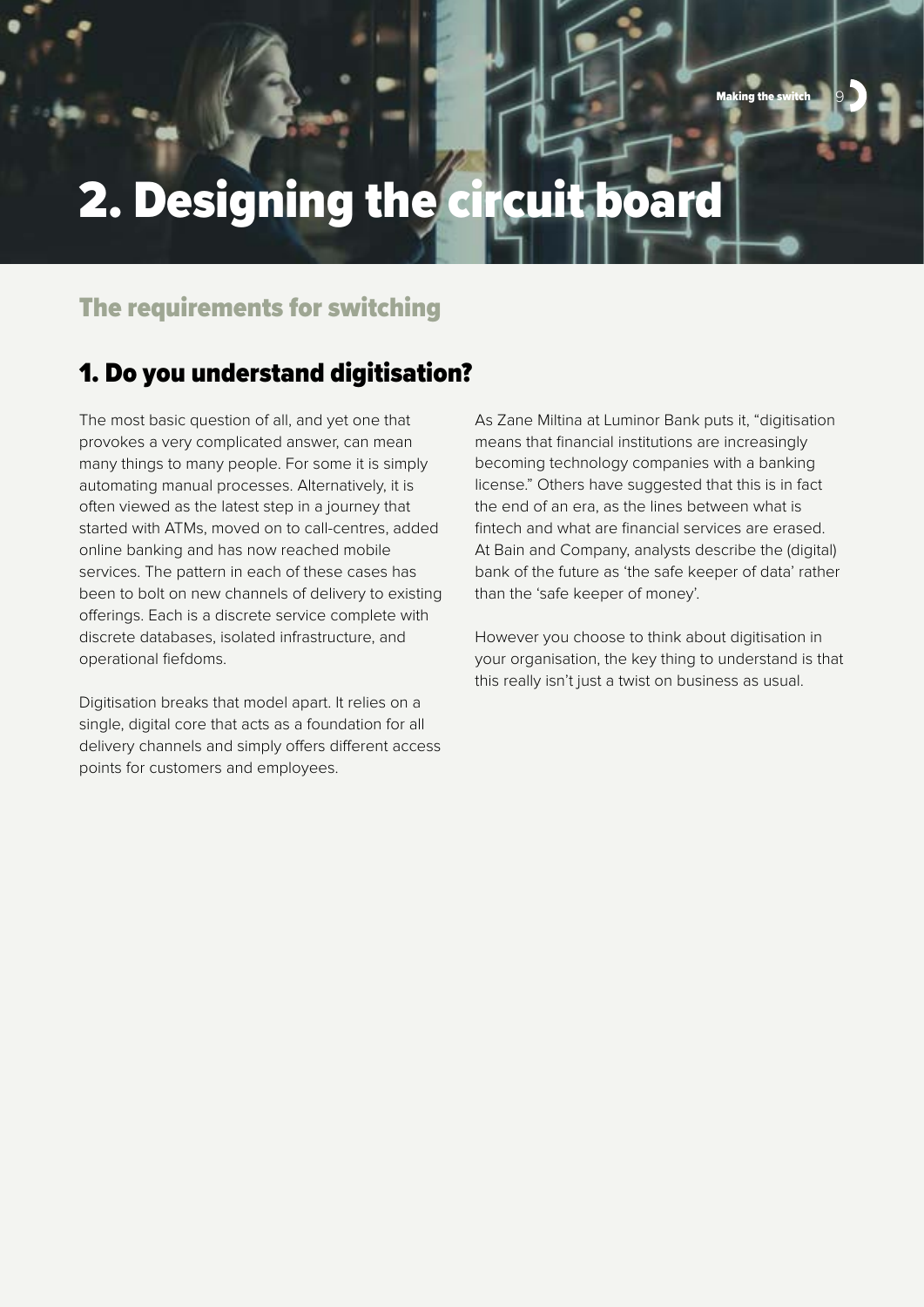#### 2. Who are you and what are you capable of?

With an industry going through such seismic change – even if the reported change outpaces reality – some fairly deep introspection is required. Fintechs like Zopa, Simple, Moven, Funding Circle, eToro, fiveºdegrees, Friendsurance, or Square are pretty sure who they are because they operate in a very narrow field. Banks currently operate in all of them: but may have to decide whether this remains the right strategy.

Making the switch to digital requires banks to ask some deep questions of themselves: how do you define your role in this new landscape? Do you wish to remain the provider of all things to all people?

Do you need to simplify and streamline your product offering? Is a degree of specialisation more realistic? Do you wish to be a platform or an aggregator? Nordea Bank for example, has an open banking initiative that drives co-innovation and now hosts solutions from more than 600 third parties.

Earlier concerns about disintermediation seem overplayed: in the field of mobile banking, supposed to be the great disaggregator, payments are still largely sent, routed or originated using mainstream, bank-owned infrastructure. Nonetheless, the idea of being all things to all people may no longer be viable.

#### 3. Can you put your customers first?

You need to know who they actually are. The Digital Banking Consumer Survey of 2017 from PwC gives us some useful insights. It tells us that 46% of consumers now only use digital channels for banking. It tells us that mobile banking has gone mainstream: 60% of smartphone owners use mobile banking in some way – rising to 82% of 18 to 24-year-olds. Not surprisingly, mobile banking use decreases with age: only 29% of the 65+ set are mobile bankers.

So far, so predictable. But consider this: more than 70% of consumers still bank with one of the four high street stalwarts in the UK – a market where consumer and regulatory pressure has created the conditions for the launch of a series of new challenger banks<sup>1</sup>. With a few exceptions, the use of cash is on the rise<sup>2</sup>. Even younger customers often prefer to visit a branch to open a new account, learn about budgeting, understand retirement options, and to understand and apply for a mortgage<sup>3</sup>.

Although more than half of all consumers are now customers of at least one non-traditional company, there is a far more nuanced picture than the simple narrative of 'digitally-native Millennials abandoning traditional banks' would have us believe.

#### **Who are your customers?**



Source: PwC: 2017 Digital Banking Consumer Survey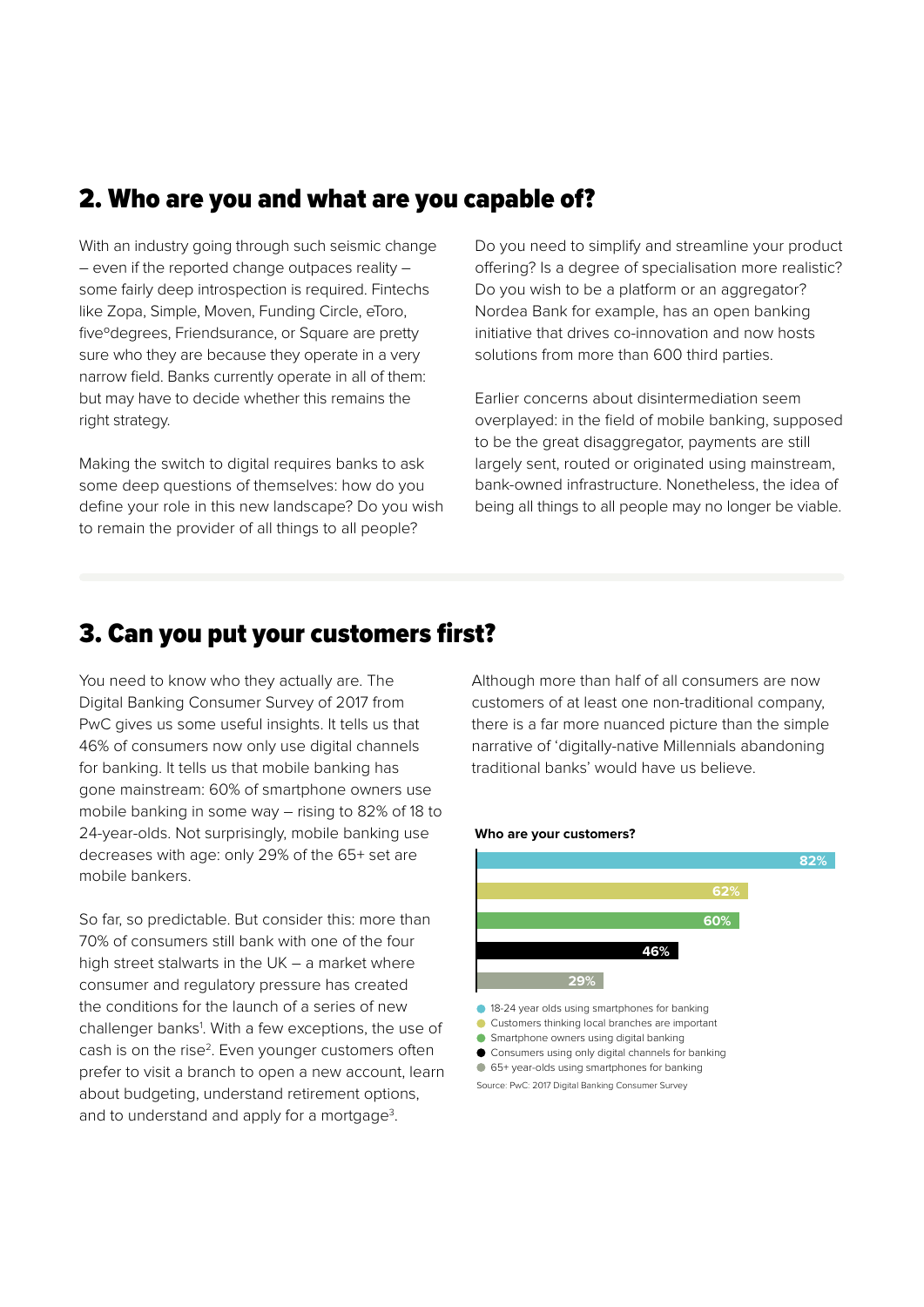## 4. What do you want to get out of digitisation?

One of the features of the new realism in financial services is a renewed focus on strategic technology solutions over hyped digital possibilities. The number of banks who see digital currencies and distributed ledgers (blockchain) as their biggest opportunity has fallen from 26% in 2017 to just 14% in 2018. The number who felt the biggest opportunity lay in exploring new business models also experienced a rather precipitous slum, falling from 39% to 14% over the past 12 months<sup>4</sup>.

Instead, mobile services and Open APIs top the list, closely followed by data analytics. It is reasonable to interpret this as a continuation of existing progress towards integrating mobile into the business and preparing for PSD2. Equally, data analytics and AI are key areas that are essential for leaner, efficient and more responsive organisations. To make the switch successfully, banks must be clear about what they want to achieve.

#### Banks **Fintechs** 43% 68% 35% 48% 48% 40% Mobile service Open API's Data analytics Mobile service Open API's Data analytics  $\blacksquare$ 48% 40% 71 **68** 35%  $\overline{\phantom{a}}$  $\blacksquare$ 40%  $\blacksquare$ 68 51  $\overline{\phantom{a}}$  $\overline{\phantom{a}}$  $\blacksquare$  $\overline{\phantom{a}}$  $\blacksquare$ 21 **19** 48%  $\blacktriangleright$ 19  $\blacklozenge$  $\blacktriangleright$  $\overline{a}$  $\overline{a}$ 40%

#### Institutions versus innovators: Top 3 opportunities for banks

<sup>1</sup> Source: FT.com, November 2015, <https://www.ft.com/content/1076be76-813b-11e5-8095-ed1a37d1e096>

- and Chris Skinner, The Finanser, November 2017,<https://thefinanser.com/2017/05/23268.html/>
- <sup>2</sup> Source: World Payments Report 2017, Capgemini, LinkedIn and Efma, 2016
- <sup>3</sup> Source: PwC: Digital Banking Consumer Survey 2017
- <sup>4</sup> Source: Fintech Disruptors 2018, MagnaCarta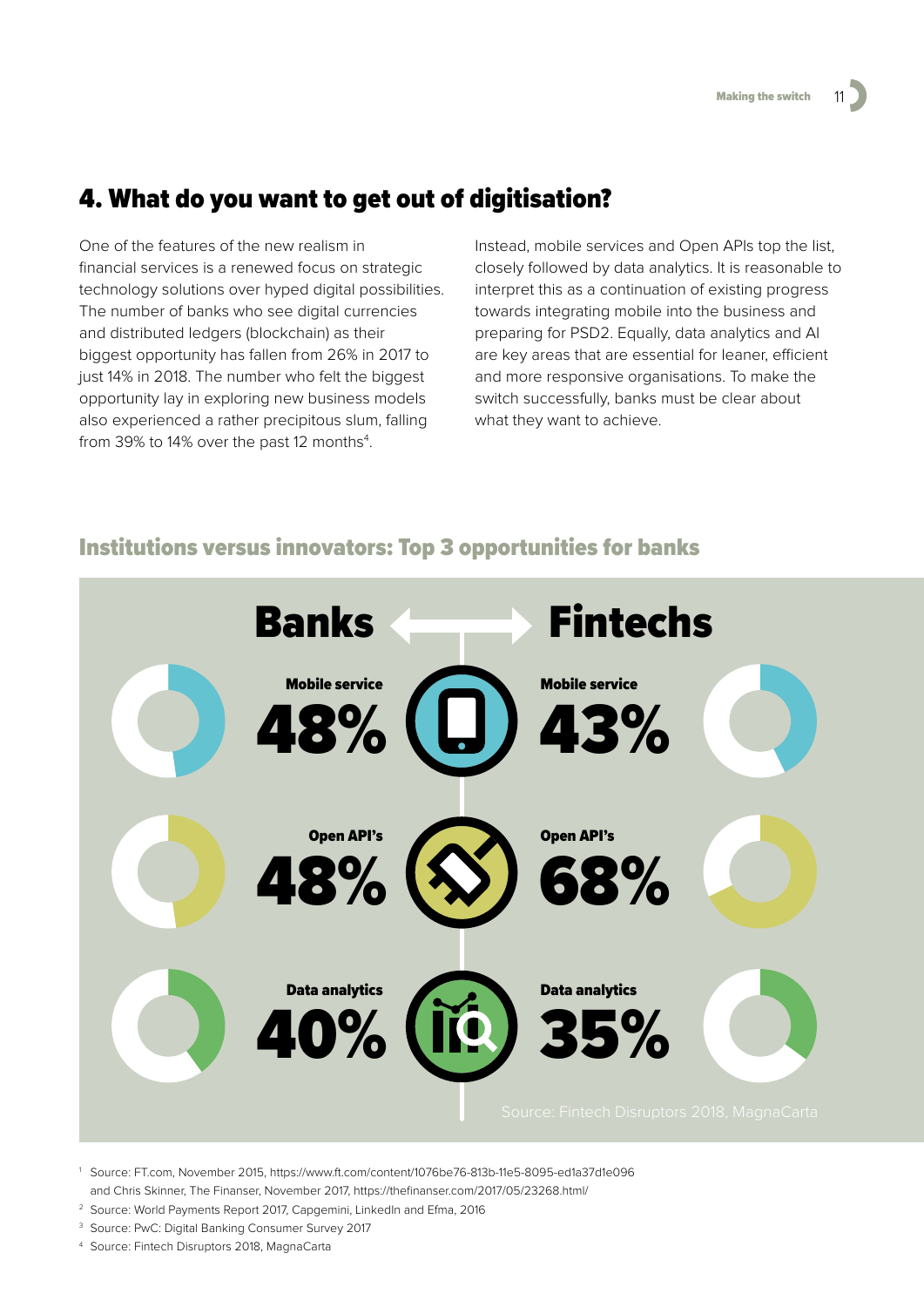### 5. Can you commit to innovation?

It's a cliché for a reason: success takes focus and determination. In the newly non-frothy environment, it is clear that a number of the grand ambitions of the last three years have quietly dropped. The new realism is proving that effective leadership has been patchy: when operational heads have used regulation and risk aversion to slow progress or front-line managers have insisted that any cuts in budget will adversely affect growth or customer service, projects have become fatally delayed. When IT projects have failed to overcome

complexity and or deliver on promised efficiency savings, it has acted as a break to further progress.

This is where leadership and the long-term vision that can build a new type of culture come in. Complexity is inherent to modern banking and though it is tempting to keep it that way, the banks that are succeeding do not using complexity as a means to short-circuit their transformation into slimmer, digital-first organisations.

## "We are embarking on a long-term IT transformation."

**Chris Micallef,** BNF Bank, Malta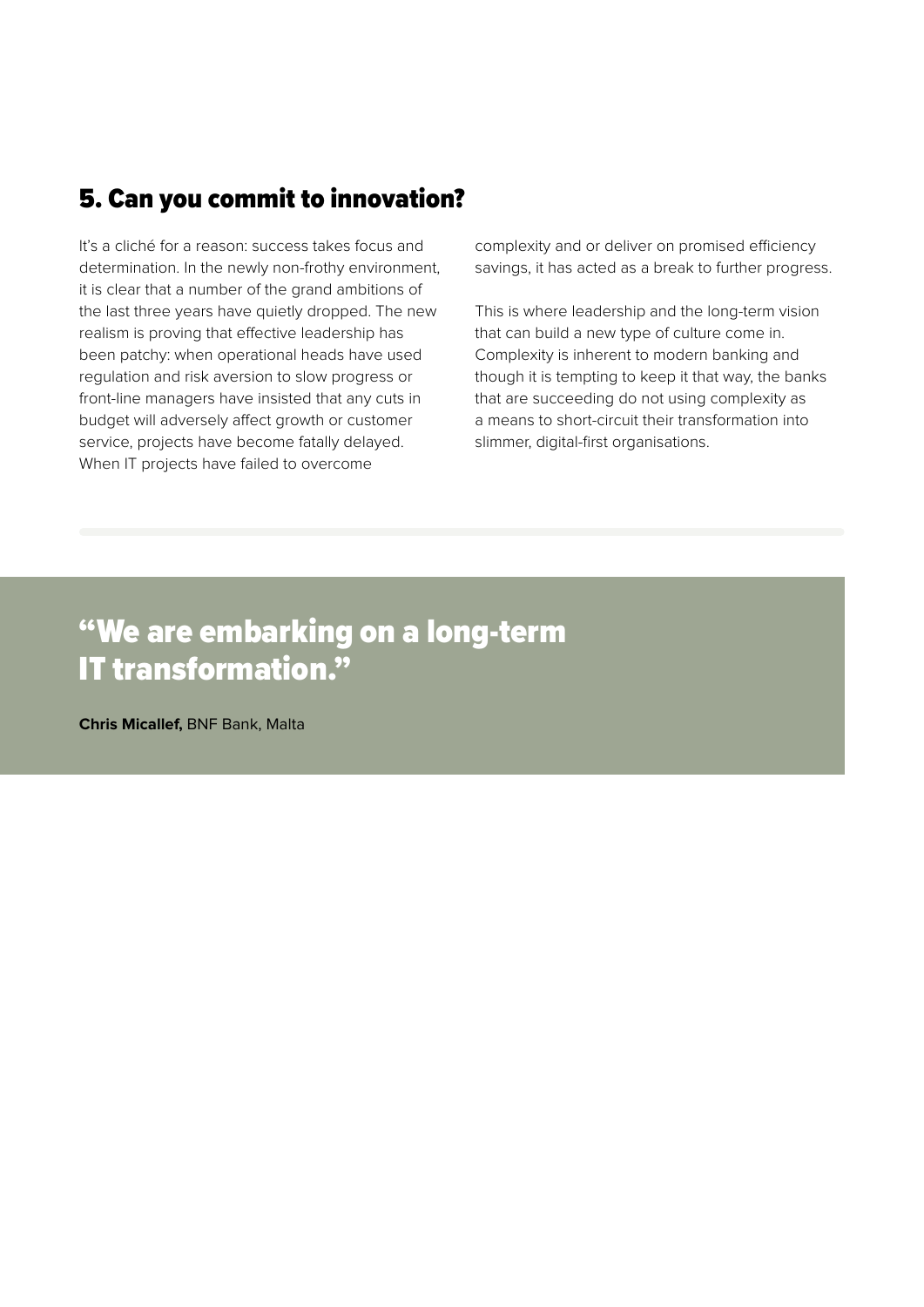# No client data in products systems

The days of complex, monolithic core banking systems are over and with it, the concept of holding customer data in core banking systems. We say core systems should be used for what they're known for in the first place - to create products and manage transactions. By keeping customer data and business logic in the middle layer, we help financial institutions reduce their architectural complexity while achieving a 360 degree view of their customers.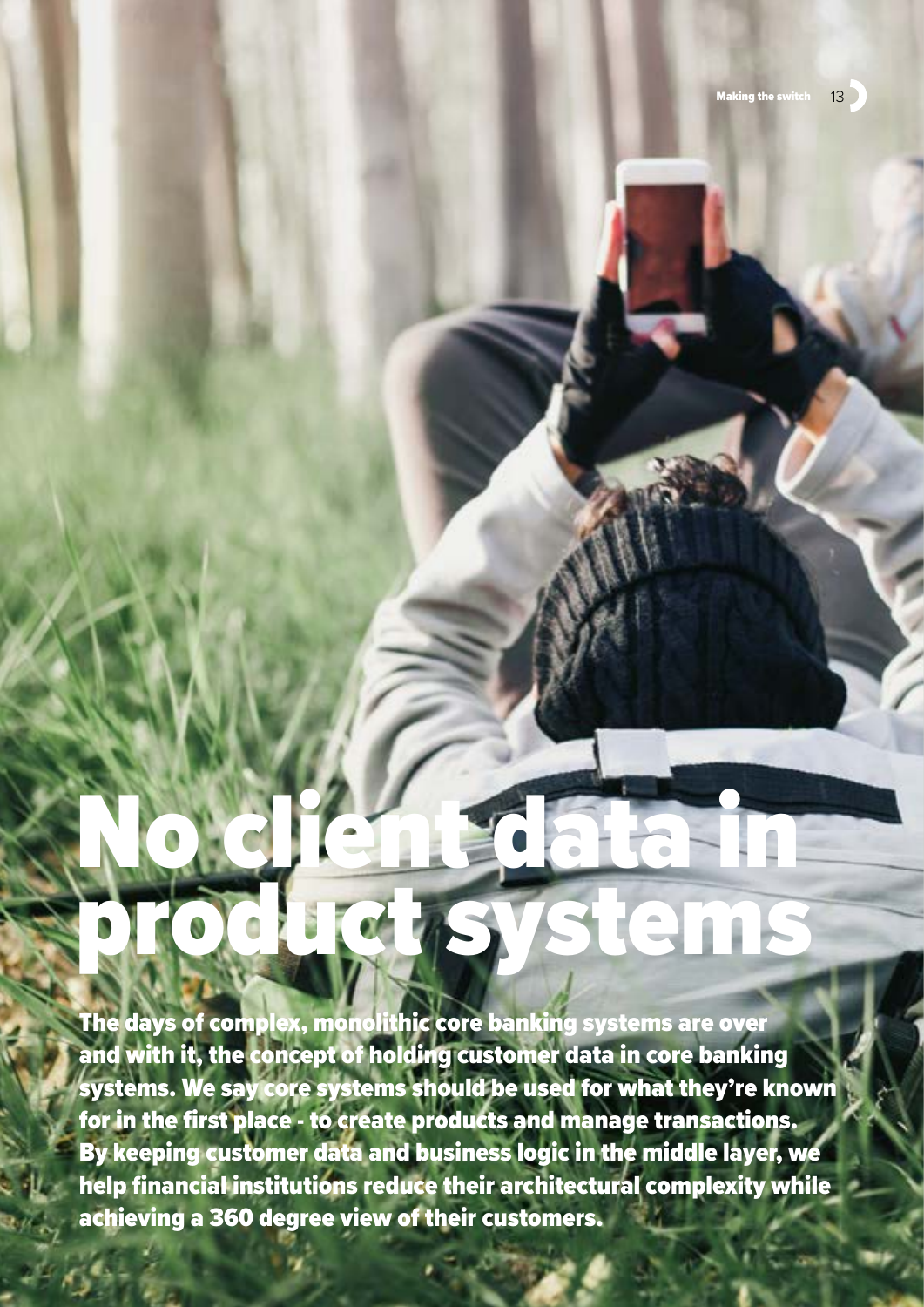# 3. Avoiding the short circuit

### The 5 key challenges for banks

## 1. Legacy platforms

For most banks, legacy infrastructure is the biggest challenge and highest hurdle to digitisation. Having been built up piecemeal over time, they allow banks to replicate certain parts of a given process online – but that is the limit to what they can achieve. They are the source of siloed information and siloed operations: the direct opposite of the agile, nimble digital processes banks now require. Their innate complexity and old-fashioned architecture is the reason for such immense maintenance spends.

The approach of PSD2 has highlighted the limitations of legacy systems: most are not compatible with the Open APIs that enable banks and their customers to plug into innovative services from third parties. However, legacy platforms reach into almost every aspect of the businesses, and replacing them is not always the right thing to do. Re-engineering core systems and processes to be built upon a digital core foundation can be a massive change for some, an incremental change for others. It may be that implementing a flexible digital banking platform on top of a traditional core system can bring rapid returns.

"Large incumbent banks that have been around for centuries have plenty of data to make robust credit decisions. The challenge they have is in accessing that data and doing the credit analysis at speed. It comes down to their legacy IT infrastructures – systems that have been patched together over decades through mergers and acquisitions. It's very hard for one portion of this spaghetti infrastructure to talk to another part of it."



**Valentina Kristensen,** OakNorth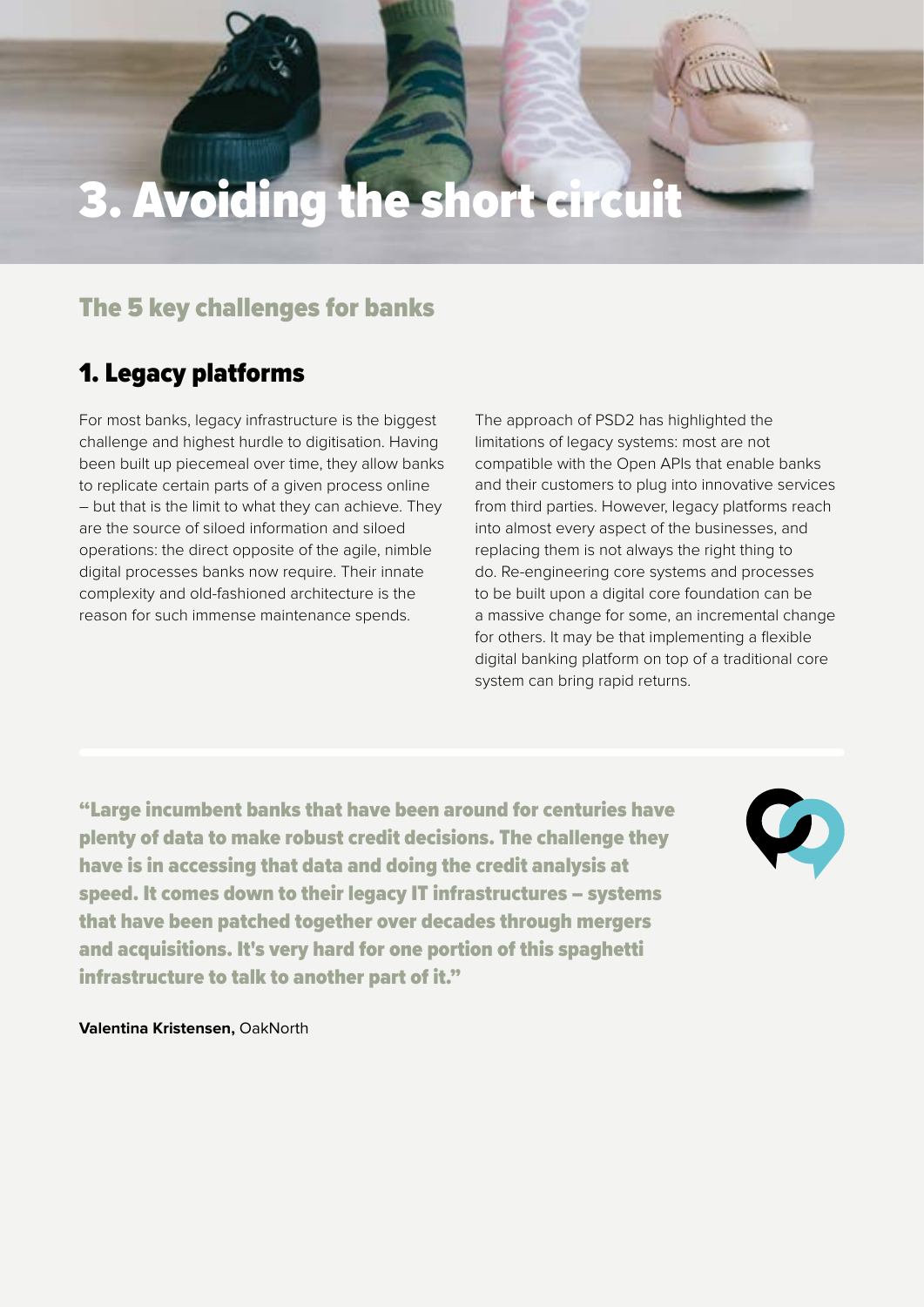## 2. Strategy in a world of distraction

As we have seen, banks are often required to service customers across an ever-increasing number of channels – and in doing so, they often compete with a multitude of different specialist providers. It is not possible to effect digital transformation and instil a digital culture across every area of operations and every segment of the business, particularly in an area that is as regulated as banking.

Instead, complex organisations like modern banks require a basket of complementary strategies to make the necessary changes, and an overarching vision that ensures that these strategies are implemented by the right people, at the right time, and for the right reasons. Prioritising goals and targets, and ensuring they remain relevant in a fast-paced environment is a real challenge.

"We cannot change the whole of Nordea at the same time and probably don't need to either. There are some areas in Nordea which should continue to work in the way they do today. We are going into areas where we believe that rapid changes are needed and there we can work with new technology."

**Gunnar Berger,** Nordea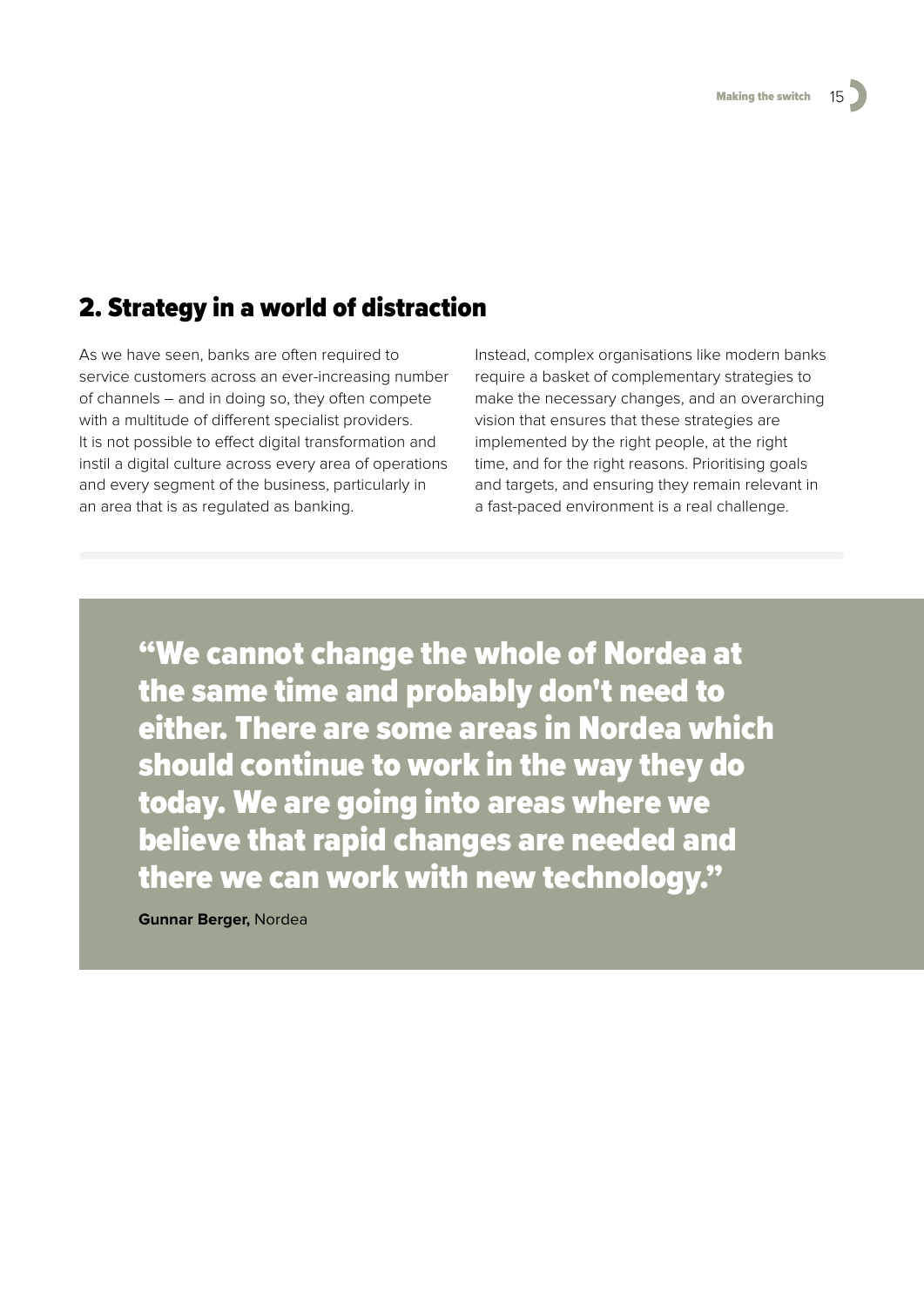## 3. Speaking the same language

This might also be referred to as the culture wars between institutions and innovators. Regardless of how banks choose to work with new partners, there is a very real challenge when combining two, almost opposing, organisational cultures. For example, fintechs attach less importance to mobile and automation and digitisation: a reflection that for the innovators these are inherent attributes of digital finance, rather than separate areas of specific focus.

A combination of legacy, size and culture means that institutions and innovators often take very different approaches to technology and business development. Whereas large banks are risk averse by design, with powerful incentives built in to limit perceived risk, digital-first innovators are founded on agile principles that can move with the times. Institutions are familiar with the twentieth century model of production-line distribution, while innovators adopt the 'release now, refine later' mentality of digital warriors.

That conservative culture has merit. But it can prevent real progress, and misidentify existential risks in the new environment. Merging the veto culture and the fail-fast culture is key to the digital switch.

"Banks can't take customers for granted and have to continually convince clients of the value they offer. That's no easy task. Customers want much more than they are getting – and don't trust banks to deliver. If banks get their response right, this could actually be one of their biggest opportunities."

**Sheri Brandon, five<sup>o</sup>degrees**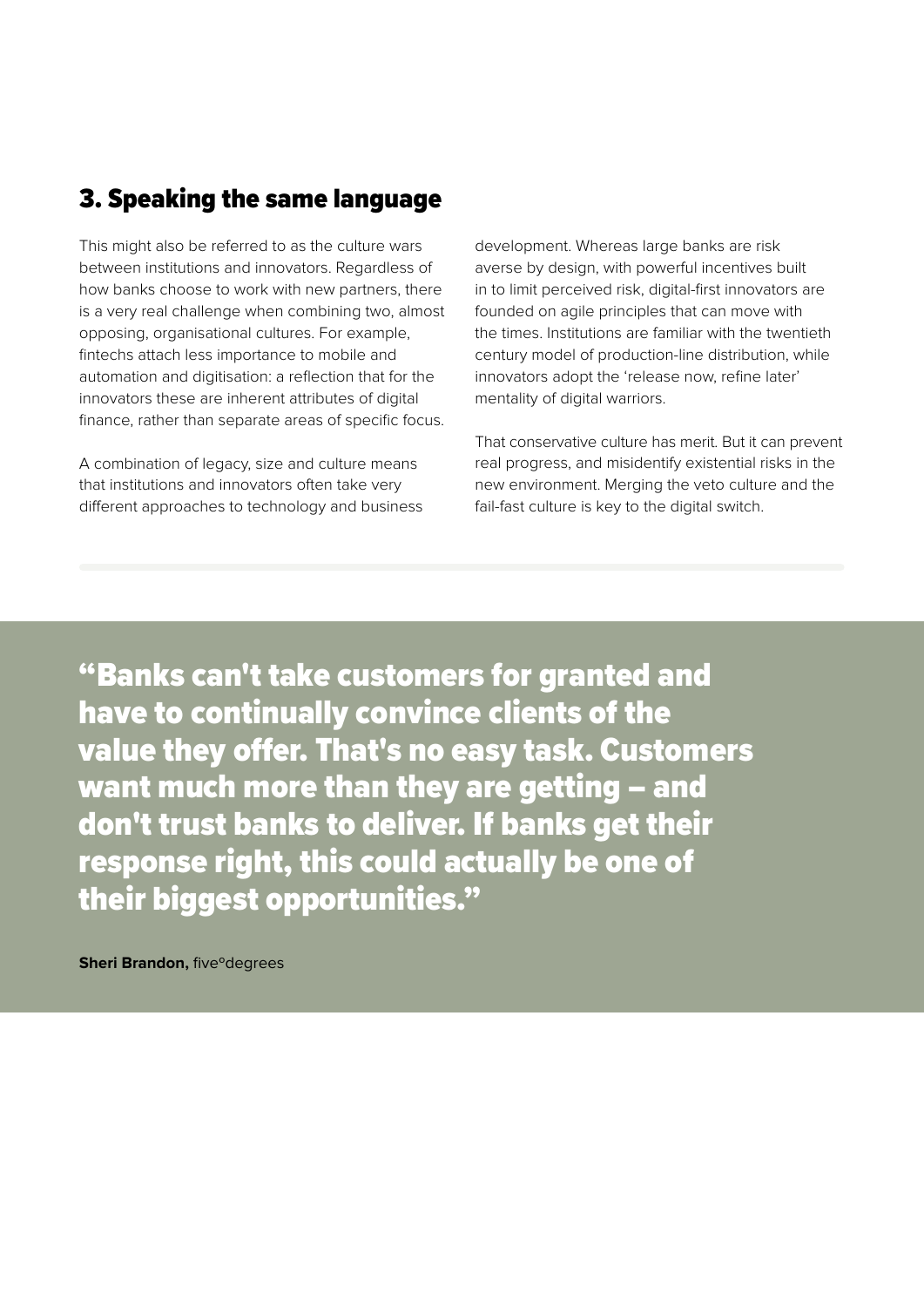### 4. Keeping customers on board

This is one of the key differences between the world of the innovators and the world of the institutions. Customers of the former, by definition, have embraced digital delivery of some form. Customers of the latter may need some convincing. Banks have a broad range of customers often with vastly different needs, and different ways of engaging with and communicating with their bank.

So banks have to be careful: focusing on one group may alienate another. The rush to serve consumers may come at the expense of delivering in-demand digital services to more lucrative corporates.

Customers that see one area of their banking transformed may wonder why another area is as slow and staid as ever.

As PwC's analysts point out: "For a bank to deliver against its customers' needs, it now needs very sophisticated analytics and personalisation capabilities." Successful challenger banks like OakNorth have put data and artificial intelligence at the heart of their business model and delivered quicker and more accurate credit scoring as a result.

"Customers want the autonomy and choice that Amazon and others give them. They want a peer-to-peer experience."

**Sheri Brandon,** five°degrees

# 5. Identifying success

Traditional project managers will talk about setting milestones, identifying successes along the journey and setting clear goals. Success, in this model, is pretty easy to identify.

In the digital landscape, which depends on almost constant evolution and in which the agile programming method dominates, those milestones can shift. Success can be a moving target. The changing regulatory environment – such as the implementation of the data management

requirements under GDPR – can also move the goalposts and shift the original target out of sight.

Rather than identifying the point at which an innovation project ends, banks may now have to accept that 'mission accomplished' is no longer appropriate. Going for a Minimum Value Proposition, within a quick time-to-market timeframe – with iterations of the proposition taking place after the MVP phase – is a more appropriate approach in this new world.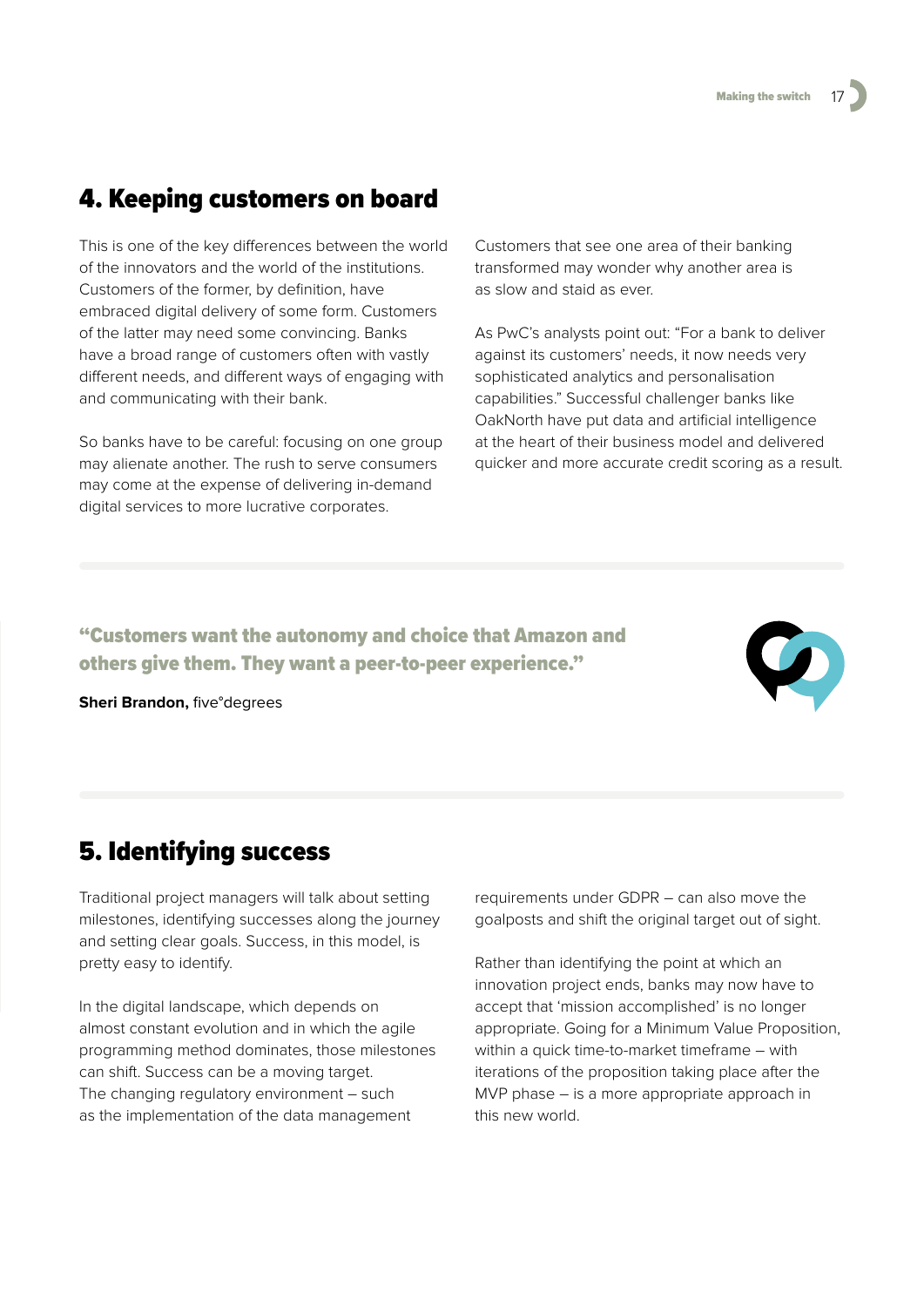# 4. Semi-conductor?

## Picking the right partners – for the right technology

It is widely accepted that banks cannot and should not approach the new world on their own. Successfully making the digital switch requires a collaborative ecosystem. It is recognised by banks that partnership with fintechs not only creates a nextgeneration technology ecosystem – and fulfils the visions of the future – but is also the means for ensuring rapid response to changing market conditions and an enhanced customer experience.

In other words, it fulfils what at first glance look like relatively fundamental operational requirements, but which in reality are abilities that have eluded much of the financial services industry since the dawn of the internet.

#### **Benefits of bank fintech partnership**



- **•** Provide a next-generation technology ecosystem
- Respond rapidly to changing conditions or patterns of demand
- **C** Enhance the customer experience
- Reduce costs and improve profitability
- Enhance market perception as an agile, innovative company

Source: Fintech Disruptors 2018, MagnaCarta

The technology is out there. Fintech hubs can now be found in every continent, and VC investment continues to increase. However, choosing the extent of your ecosystem, how to manage it and selecting the most appropriate partners is not straightforward. What's more, fintech leadership requires a very different combination of skills and attributes to pre-digital banking.

The inability of certain fintechs to scale has also been one of the key dampeners on previous years' exuberance, and has in certain cases limited innovators' ability to compete directly with traditional institutions. 65% of fintechs say that achieving scale and reach is their biggest challenge<sup>1</sup>.

The other challenge to address is what do you want from your partners. Is it just the technological capabilities? Is it the product? An attitude to development that will help overcome the cultural divide? There are plenty of ways to co-create and co-innovate new services.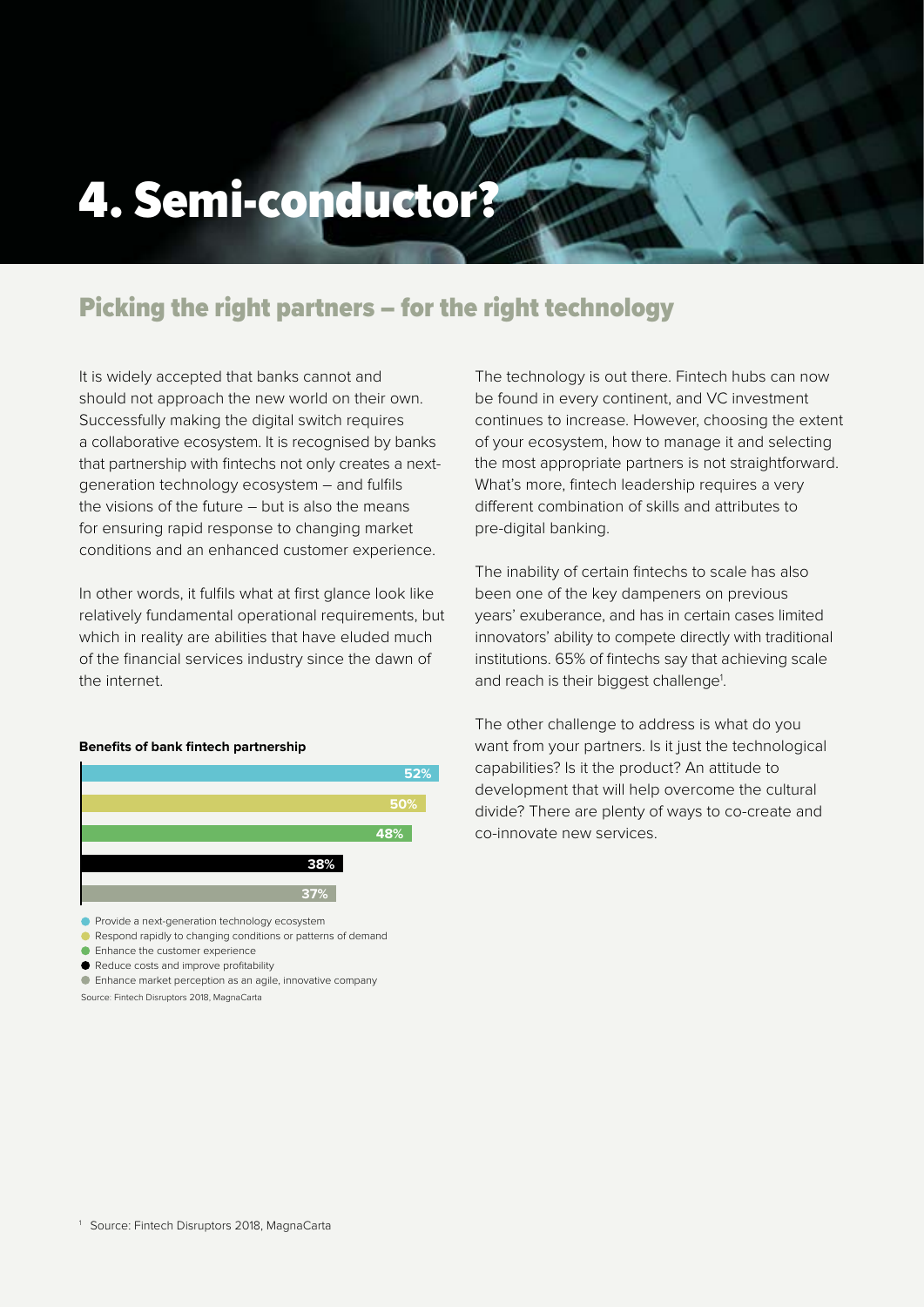## "We are not really trying to buy products. That you do from the traditional industry. I am trying to buy capabilities."

**Gunnar Berger,** Nordea

How to work with external innovators also remains an open question. Straightforward partnership is the most popular method, while incubation and acquisition are falling slightly from favour.

For example, having welcomed more than 100 start-ups since its launch, Barclays Rise incubator is now shifting focus to attract later-stage businesses with the resources and rapid scalability to work with a large, global institution.

"We don't see fintechs as vendors. We see them as potential partners, actually working together and potentially doing revenue sharing and co-branding. It's quite a new thing for us – and for other banks I believe. It will also generate a lot of changes to business models and go-to-market activities in the future."



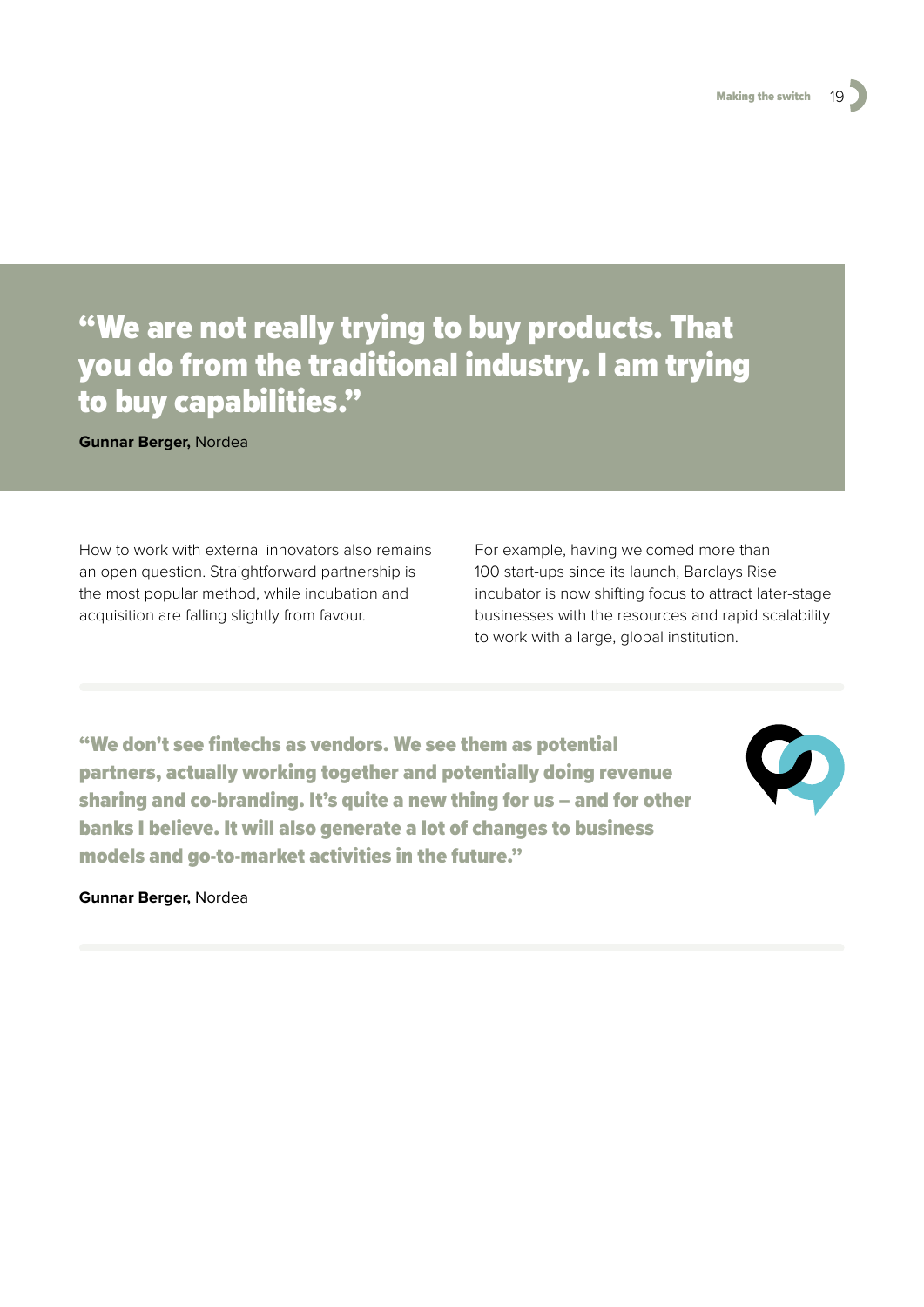#### **View from the institutions:**

#### **how banks want to work with fintechs**



- **C** Leveraging cloud technology and SaaS
- Buying white-labelled fintech products and services
- Acquiring fintech companies

Source: Fintech Disruptors 2018, MagnaCarta

Banks also have to come to terms with changes to core infrastructure that underpins their business. Cloud-based deployment is almost unavoidable, since it is a key component of the agile programming and DevOps that characterise low-risk development of digital services. Banks have, for good reason, been traditionally averse to working with public cloud providers, but it is worth noting that both Amazon Web Services and Microsoft Azure have invested significantly in financial services and particularly in InfoSec: achieving economies and expertise of scale that individual organisations can rarely achieve in these fields.

"From the very beginning we wanted to be fully cloud-hosted. By this, I don't just mean ancillary services such as our customer relationship management platform or our email, but everything down to our core platform. As a business that's scaling very quickly, the cloud was the right solution for us as it can handle rapidly increasing workloads — it doesn't matter if we on-board 10 or 10,000 customers, the cloud eliminates the need to try and approximate our infrastructure capacity needs."



#### **Valentina Kristensen,** OakNorth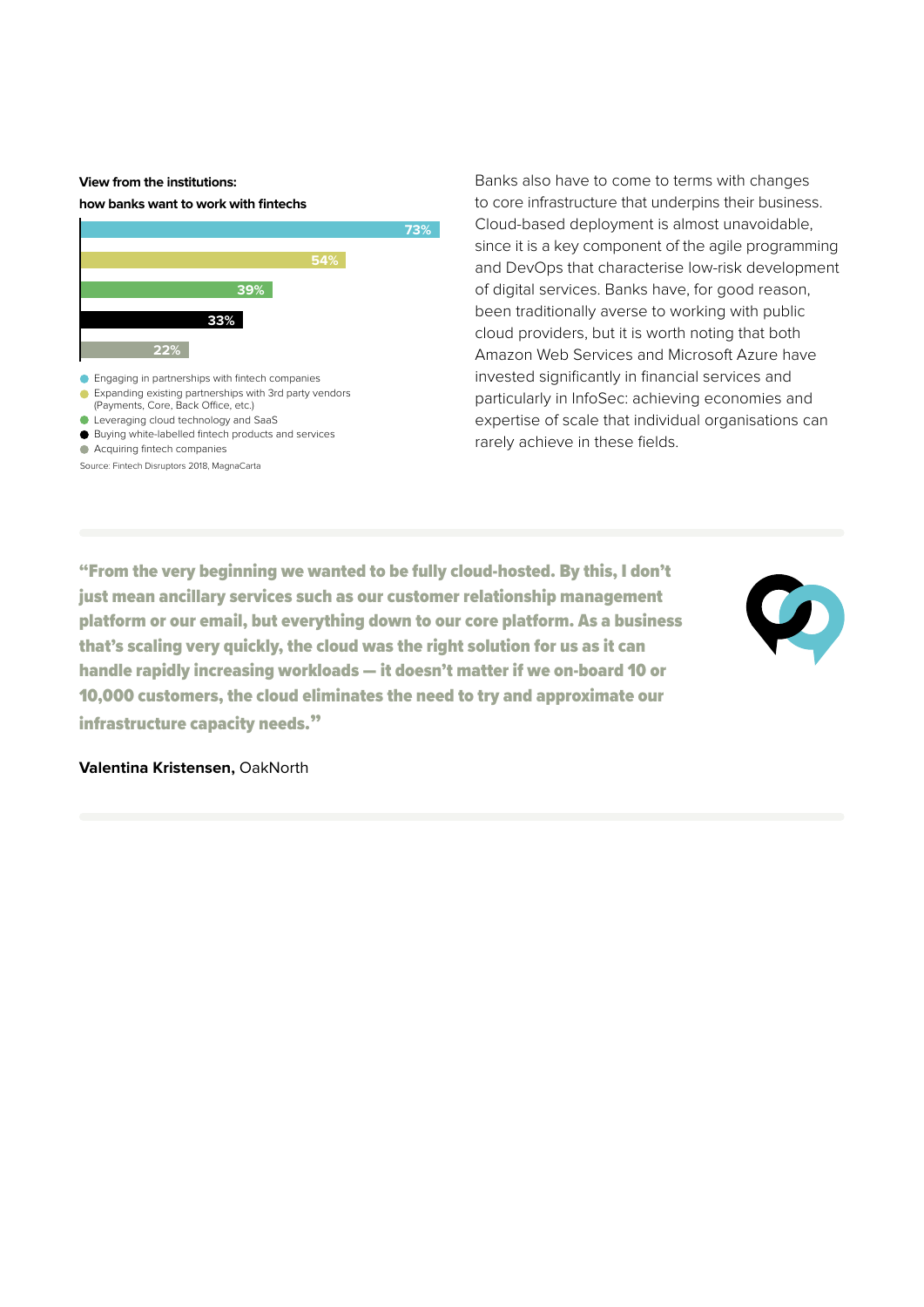# Text

#### Delivering the digital matrix

The challenge here is that the truly digital matrix organisation does not yet exist. There have been anecdotal successes so far – with some dramatic effects. At BBVA<sup>1</sup>, committed leadership and the determined focus on designing products that are in-step with today's digital customers is proof of what is possible: its new mobile app has contributed to a rise in new credit-card applications of 80%; an increase in current account opening of 20%; and an increase in sales of investment funds of 50%2.

For large banks, this is still brave new territory without tried and tested roadmaps for success, and only limited examples of lessons learned.

However, there are some things we can nail down. Digital business transformation occurs in three phases:

- 1. Experimentation at the edge, where digital experiments are far removed from current business realities or key competencies.
- 2. Collision at the core, when digital rules challenge traditional industry practices.
- 3. Reinvention at the root, where digital solutions are delivered in ecosystems across multiple industry boundaries.

Mirroring this there are also three core groups of industry players: incumbents, digital giants and tech entrepreneurs. Reinvention at the root occurs when these three groups are working closely together. There has been plenty of experimentation at the edge. Single-focus challenger banks are also pushing collision at the core. But there has not yet been a successful example of reinvention at the root.

Making the switch 21

Partly this is because innovation initiatives are always balanced against the hard realities of maintaining legacy platforms, processes and thinking. You cannot become a digital bank without core systems renewal. Although wholly digital services are a desired objective, the complexities of different customer groups mean that digital services are offered as an addition to the main service lines and not as a replacement to them.

The new realism we discussed earlier shows us that only a few are able to take full advantage of the current trend towards open data and put in place the processes to deliver real actionable steps from that data. PSD2 features heavily on the minds of fintechs and bankers and both groups are adopting a largely wait-and-see approach, either exploring opportunities or not yet decided a formal strategy. Only 34% say they are ready to explore opportunities to introduce new services in the light of PSD2<sup>3</sup>.

<sup>1</sup> BBVA press release, November 2017, <https://www.bbva.com/en/bbvas-customer-designed-new-mobile-app-delivers-astonishing-results/>

<sup>2</sup> Source: Fintech Disruptors 2018, MagnaCarta

<sup>&</sup>lt;sup>3</sup> Source: Fintech Disruptors 2018, MagnaCarta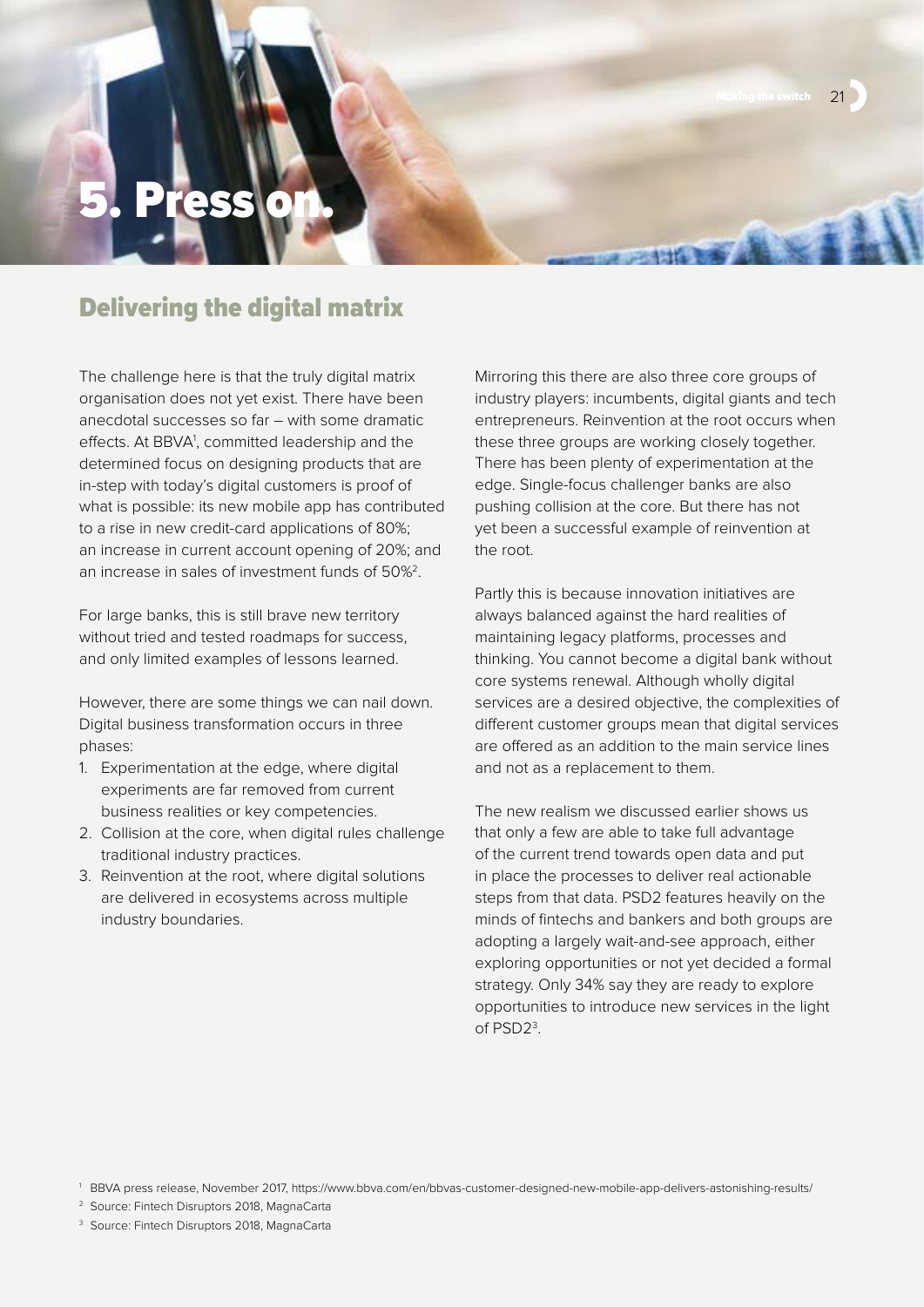We can also say that the blended model of innovation – managed at arms-length through partnership and collaboration has delivered successes that can be built on. We might not yet be seeing reinvention at the root, but digital services are driving individual elements: distribution and sales or compliance and regulation, for example. The next step is to deploy digital capabilities to identify new business opportunities, and to take real advantage of the current trend towards open data.

We also have signposts for what organisations across the board are considering next. Investment spend in 2018 continues to focus on discrete and specific areas: 71% say they are focusing on payments in contrast to 26% claim the focus is the more broad banking infrastructure<sup>1</sup>.

Interestingly, over the next five years, there is no real stand-out theme. Instead we can expect a relatively even mix of ground-breaking developments such as the deployment of artificial intelligence, alongside improvements to current basic services such as faster payments.

The new realism has given us all an opportunity to assess progress made to date, identify next steps and make develop realistic strategies for the next steps. In addition to the specifics outlined above, making the digital switch and building a stronger connection to customers depends on:

- Harnessing the innovation that is available.
- Identifying what works for specific businesses, customers and product lines.
- Instilling the organisational discipline to learn from progress as it is made.
- Embedding data and analytics in the business to foster a culture of continuous improvement.
- And recognising that, aided and abetted by carefully selected partners, the digital switch is less of a lever to be flipped and more a dimmer control.

#### **Dominant fintech themes in next 5 years**



- 
- **Push for faster and real time payments**
- Replacement of cash and physical forms of payment by mobile Automation and self-service emerging as the driving force
- across the financial services industry Fintechs becoming service providers to large institutions

Source: Fintech Disruptors 2018, MagnaCarta

#### **Fintech investment areas 2018**



- **Consumer Banking**
- $\bullet$  eCommerce
- 
- **Banking Infrastructure**
- Source: Fintech Disruptors 2018, MagnaCarta

#### **Is the industry ready for PSD2?**



- Explore opportunities to introduce new services and meet evolving consumer needs
- No formal strategy has been decided
- We have a strategic plan to introduce one, or a series, of new services
- Identify partners for new, innovative services

Focus primarily on security to retain customers and ensure compliance Source: Fintech Disruptors 2018, MagnaCarta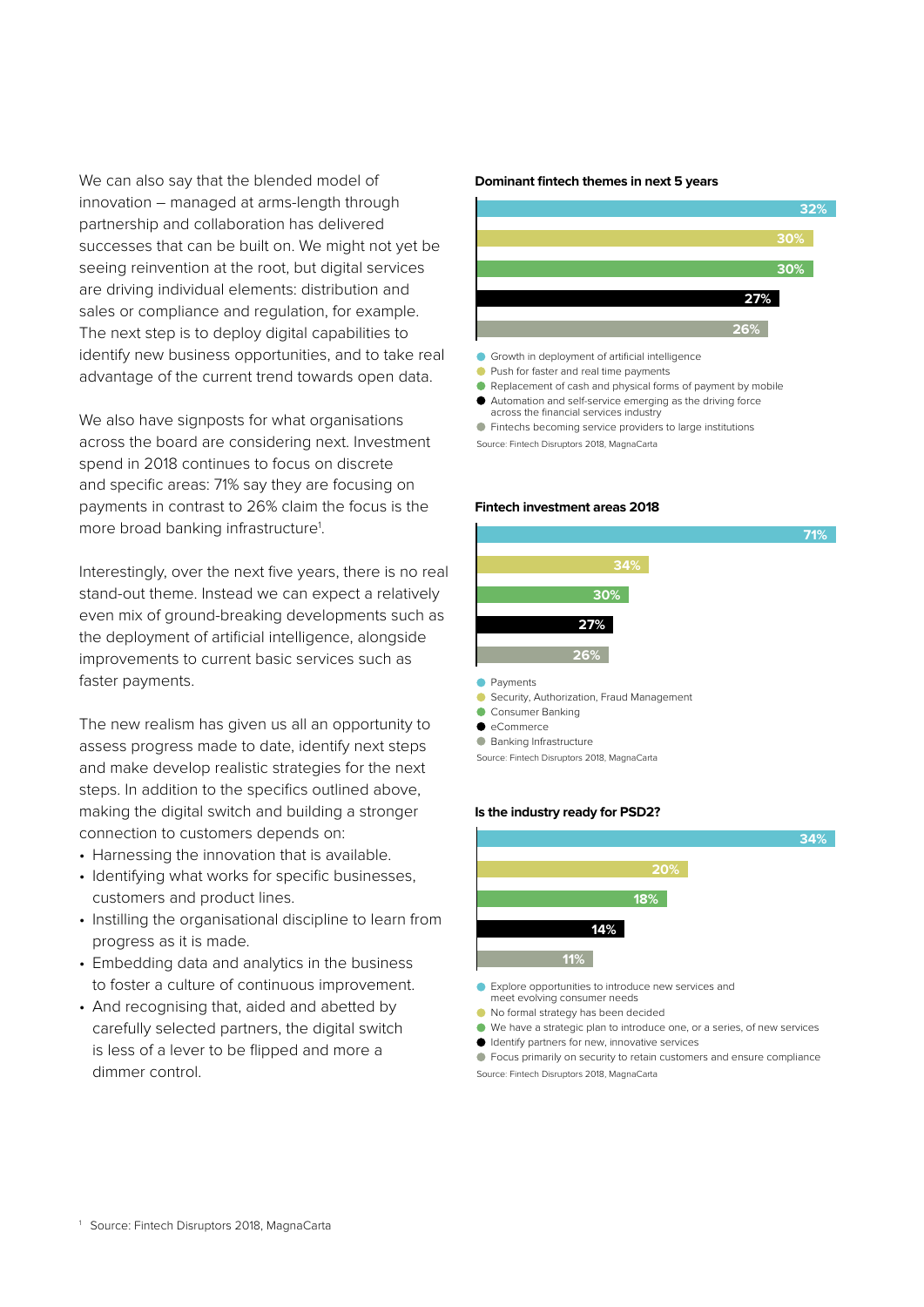# Embrace the customer

Give your customer as much autonomy as you can. They are the only ones who know exactly what they want and when they need it. By enabling them, you will automatically increase customer satisfaction.